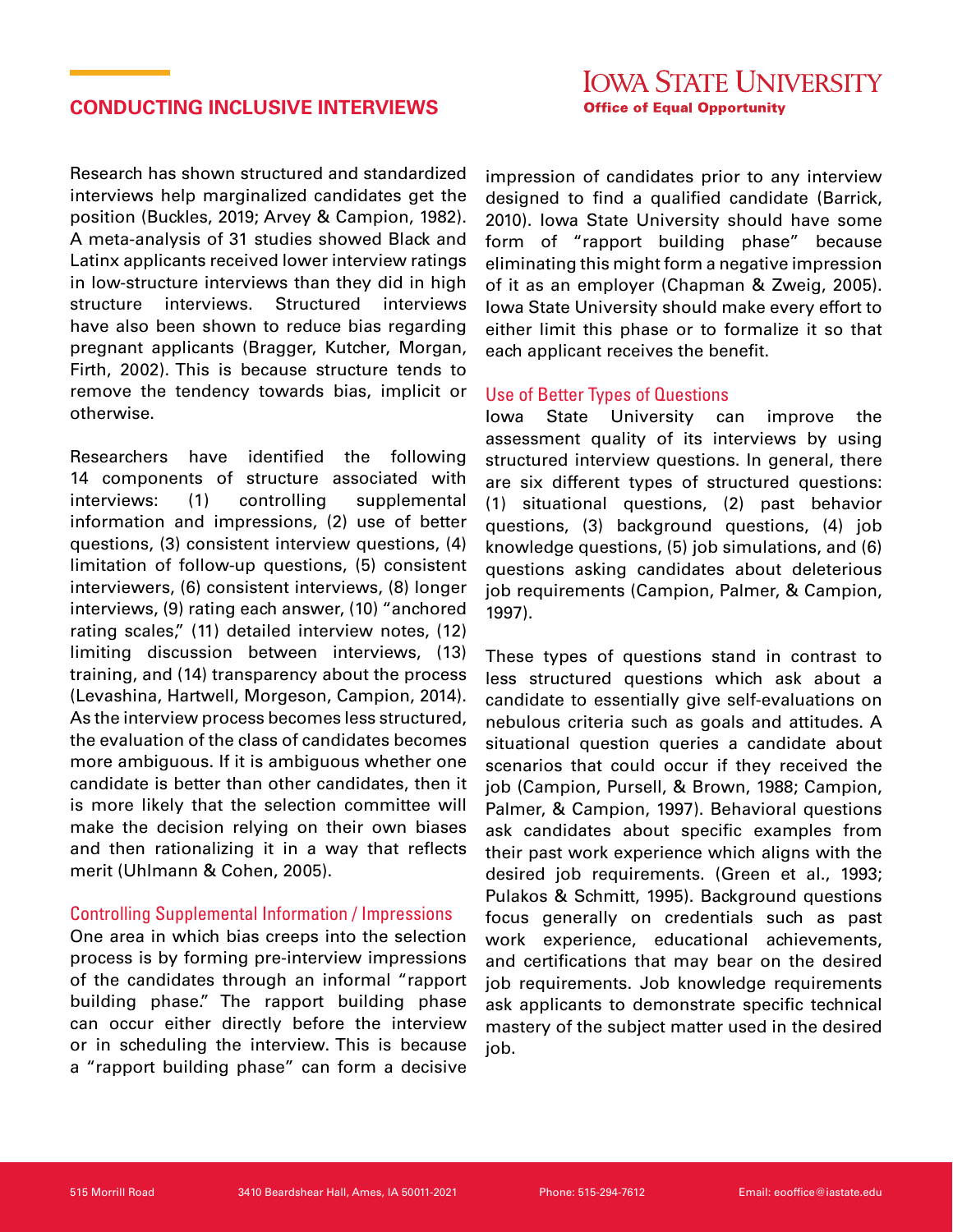## Consistent Interview Questions

Research has shown that consistently asking predetermined questions in a fixed order decreases discrimination in the interview process. (Bragger, Kutcher, Morgan, & Firth, 2002; Uhlmann & Cohen, 2005). This is because it makes it easier for interviewers to make comparisons and avoid cognitive overload (Campion, Palmer, & Campion, 1997; Dipboye & Gaugler, 1993; Uhlmann & Cohen, 2005).

### Limiting Follow-Up Questions

Many interviewers believe that follow-up questions can improve the information gathered from applicants because it allows for clarification and justification of previous answers. Research has shown interviewers more consistently rated applicants when they were not allowed to conduct follow up questions (Schwab & Heneman, 1969). This may be because applicants who are asked to elaborate on previous responses tend to guess, lie, or to provide exaggerated responses (Sanchez & Morchio, 1992). Nevertheless, structured or pre-planned follow-up questions may provide structure and avoid these pitfalls (Levashina, Hartwell, Morgeson, & Campion, 2014.) Search committees should be careful to develop the follow-up questions to elicit jobrelated information by either making answering the question more difficult or verifying their response in some other way (Levashina, Hartwell, Morgeson, & Campion, 2014).

#### Consistent Interviewers

Hiring committees should make sure each interviewer is assessing candidates for the same job position. This is because interviewers tend to have different criteria for evaluating candidates and the absence of one interviewer can influence scores in a way that introduces bias (Dipboye, Gaugler, & Hayes, 1990; Gehrlein, Dipboye, & Shahani, 1993; Green, Altar, & Carr, 1993).

## Number of Interviewers

This component can be achieved either horizontally by having multiple interviewers on a panel participating in one stage of the hiring process or vertically by adding additional interview stages. A higher number of interviewers increases validity by increasing the number of perspectives, improving information recall, and reducing biases held by any one interviewer. (Campion, Pursell, & Brown, 1988; Hakel, 1982; Dipboye, 1992). Horizontal structures may have more reliability because the panel gets the same information from the candidates at the same time. Vertical structures may be more reliable because it gives the opportunity to ask additional questions, although this benefit is limited by the following component of longer interviews.

### Longer Interviews

Longer interviews tend to add structure and remove ambiguity from the determination of the most qualified applicant. Length of an interview can be measured either by the amount of questions asked or by the amount of time it takes to conduct the interview (Campion, Palmer, & Campion, 1997). That is because as the interview becomes longer there is a larger amount of information that can be gathered from each applicant. Candidates who lack the qualifications necessary for the position will also have more difficulty exaggerating or misrepresenting their qualifications to appear qualified. Of course, these strengths for longer interviews are more apparent for positions which require more skills because there will be more information to evaluate (Tullar, Mullins, & Caldwell, 1979).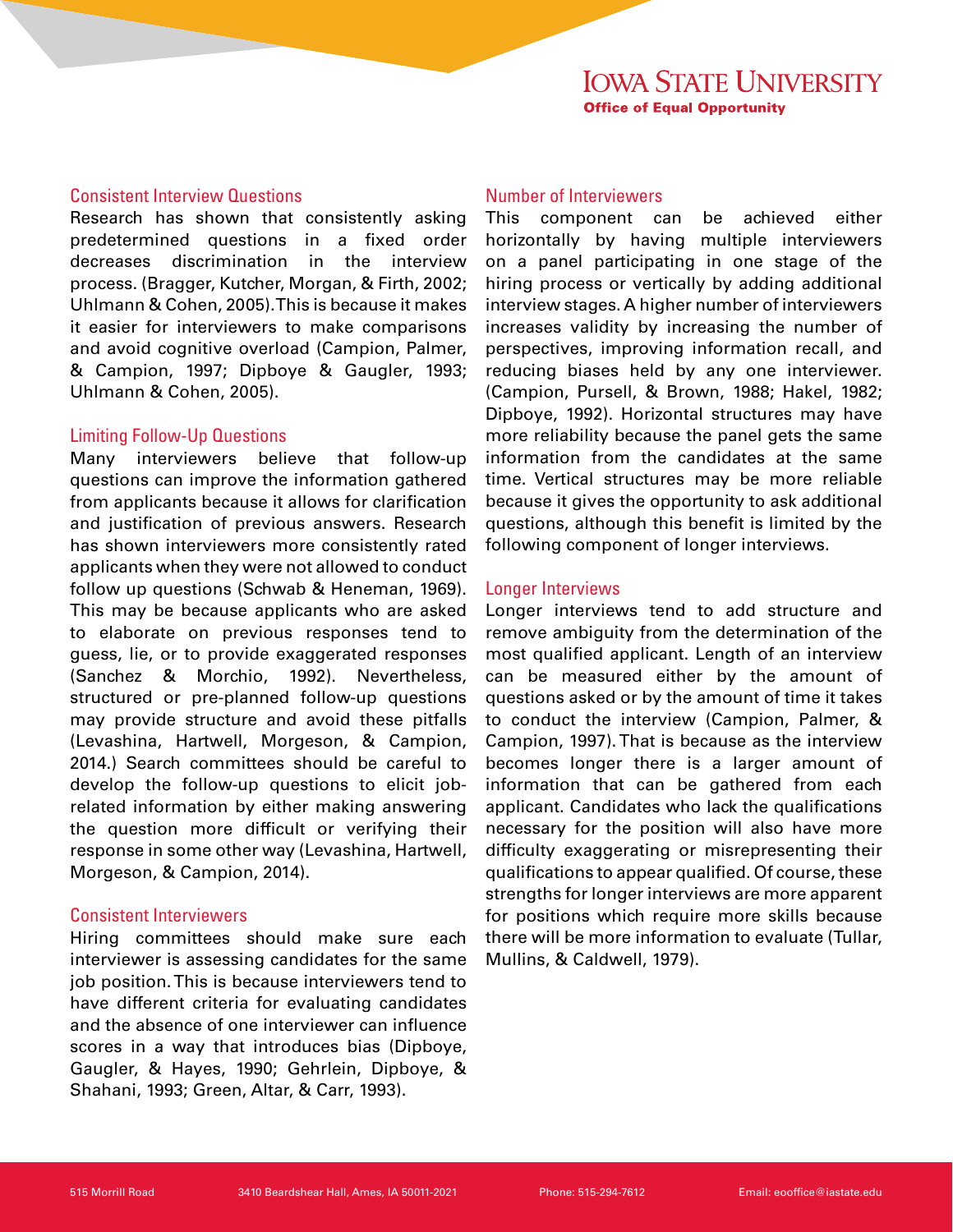#### Limiting Candidate Questions

Research has shown that limiting a candidate's ability to ask questions during the interview itself can have many positive effects. Allowing a candidate to ask questions in the interview can radically change the structure and content of the interview in unpredictable ways and can change the control dynamics of the interview from the interviewer to the candidate (Tullar, 1989). A candidate will want to ask questions about the job itself and clarifying questions about how to respond to an interviewer's questions. Search committees can permit clarifying questions during the interview itself without experiencing the negative effects of permitting all questions. Search committees can also reserve a time after conducting the interview for questions the candidate may have about the job.

### Rating Each Answer

The Office of Equal Opportunity recommends rating each answer as the interview occurs according to a pre-determined scale for each question (Campion, Pursell, & Brown, 1988.) This practice makes rating the candidates more accurate because there are not the memory problems inherent in recalling the interview after it has occurred. Studies have also shown that judgments regarding individual components tend to be more reliable than overall ratings (Armstrong, Denniston, & Gordon, 1975).

## Anchored Rating Scales

Anchored rating scales provide a basis point to compare ratings on the candidate's answers in order to reduce ambiguity in the rating that occurs between interviewers and to focus the assessment. There are at least four components that may or may not make up an anchor:

(1) example answers, (2) descriptions of what is sought as the ideal answer, (3) a range of example answers with ratings (e.g. meets, exceeds, poor), (4) comparisons to other candidate answers by percentage (e.g., answer given by the top 10% of candidates)(Campion, 1997). Research has been mixed regarding the efficacy of anchored scales on providing more inter-interviewer rating accuracy over simple rating scales (Campion, 1997).

One difficulty with using anchored scales is that they are difficult to develop without conducting many previous interviews for the same position to gauge which answers align to a successful candidate (Green et al., 1993). Anchored scales can also be developed by questioning coworkers and supervisors aligned with the role.

### Detailed Interview Notes

The Office of Equal Opportunity recommends interviewers take notes during the interviews for several reasons. Notetaking focuses interviewers on the candidates' answers and stores their impressions to decrease problems associated with memory. As such, notetaking reduces recency and primacy effects which would otherwise make selection more arbitrary in nature (Schmitt & Ostroff, 1986). It may also focus the candidates on job-related factors associated with the candidates' answers and away from illegal factors (Campion, 1997). Notes can also lend to the defensibility of a hiring decision because they are admissible evidence of it in court.

## Limiting Discussion Between Interviews

There is a limited amount of research regarding this factor of structure, so it is unclear how much benefit is derived from limiting discussion between interviews. In theory, limiting discussion between interviews strengthens other components of structure such as having multiple interviewers. This is because discussion could contaminate other interviewer's opinions (Campion, 1997).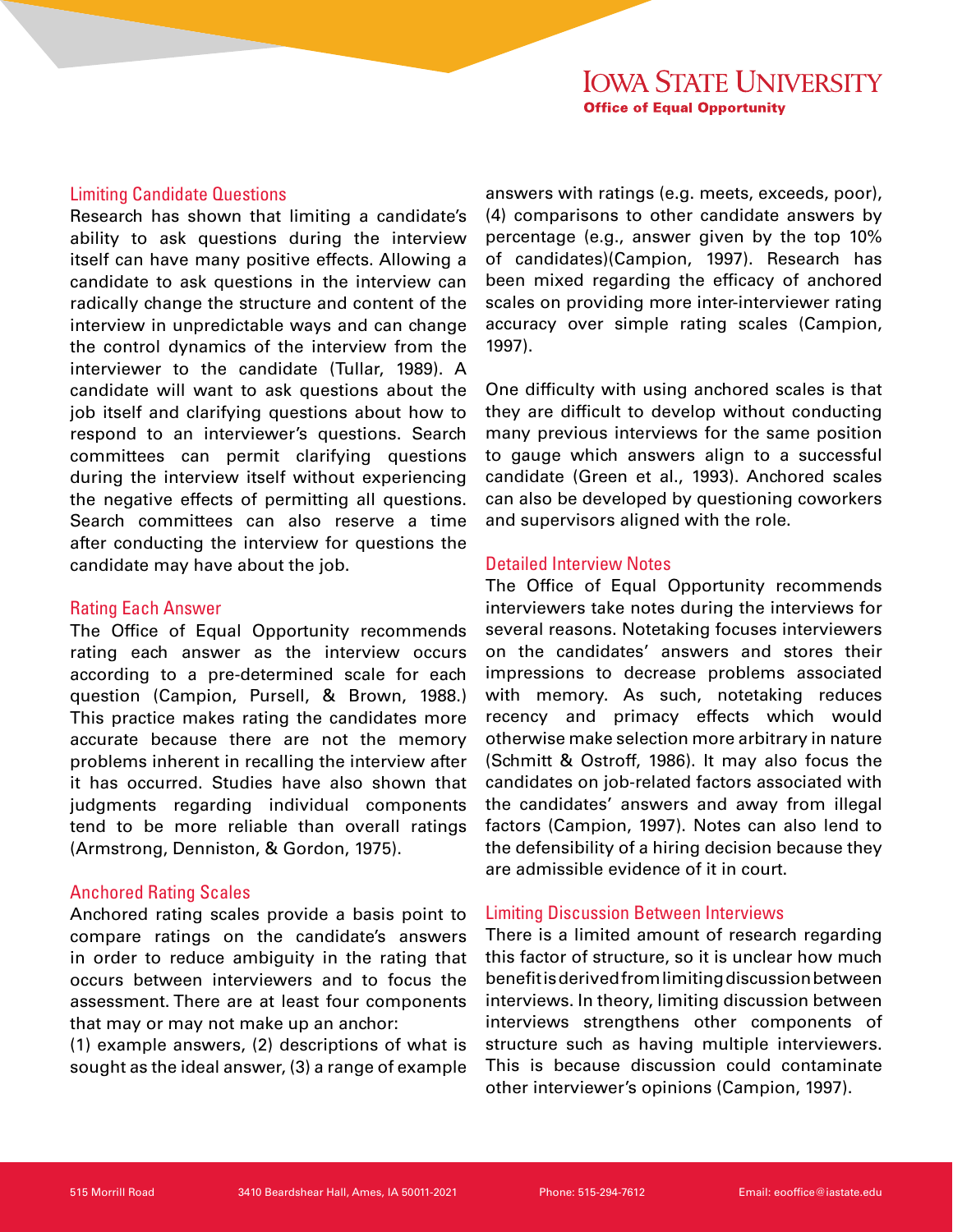#### **Training**

In some ways training is not a separate component but is a means of undergirding other forms of structure in the interview process. A training program can reinforce the benefits of certain components of structure and ensure they are implemented effectively. However, training can also ensure that interviewers are aware of concepts related to equal opportunity laws such as reasonable accommodations, job-relatedness, and questions demonstrating bias (Gollub-Williamson et al., 1996).

## Transparency About the Process

One way to provide more structure to the interview process is to be transparent about the process to all applicants. For instance, an employer can provide the factors it is looking at to determine whether they are qualified and provide applicants the list of questions prior to the interview. Research has been mixed whether being transparent about the process helps employers find the most qualified candidate. Some studies have found that higher levels of transparency in interviews led to higher interview ratings and higher perceptions of fairness (Allen, Facteau, & Facteau, 2004; Klehe, König, Richter, Kleinmann, Melchers, 2008; Day & Carroll, 2003; Maurer, Solamon, & Lippstreu, 2008). On the other hand, one study has stated the ability to determine unstated selection criteria is positively correlated with the successful candidate's interview rating and future job performance. By extension, these studies imply that transparency diminishes an interview's assessment value (König, Melchers, Kleinmann, Richter, & Klehe, 2007). This argument against non-transparent interviews is undermined by the proliferation of websites which list common questions posed in interviews such as www. glassdoor.com and www.vault.com.

## References

Allen, T. D., Facteau, J. D., Facteau C. L. (2004). Structured interviewing for OCB: Construct validity, faking, and the effects of question type. Human Performance, 17, 1 – 24.

Armstrong, J. S., Denniston, W. B. Jr., Gordon, M. M. (1975). The use of the decomposition principal in making judgments. Organizational Behavior and Human Performance, 14, 257 – 263.

Arvey, R. D., Campion, J. E. (1982). The employment interview: A summary and review of recent research. Personnel Psychology, 35, 435 – 442.

Barrick, M. R., Swider B.W., Stewart, G.L. (2010). Initial evaluations in the interview: Retaliations with subsequent interviewer evaluations and employment offers. Journal of Applied Psychology, 95, 1163 – 1172.

Bragger, J. D., Kutcher, E., Morgan, J., & Firth, P. (2002). The effects of the structured interview on reducing biases against pregnant job applicants. Sex Roles, 46, 215 – 226.

Buckles, K. (2019). Fixing the Leaky Pipeline: Strategies for Making Economics Work for Women at Every Stage. Journal of Economic Perspectives, 33, 43-60.

Campion, M. A., Pursell E. D., Brown, B. K. (1988). Structured interviewing: Raising the psychometric properties of the employment interview. Personnel Psychology, 41, 25 – 42.

Campion, M. A., Palmer, D. K., Campion J. E. (1997). A review of structure in the selection interview. Personnel Psychology, 50, 655 – 702.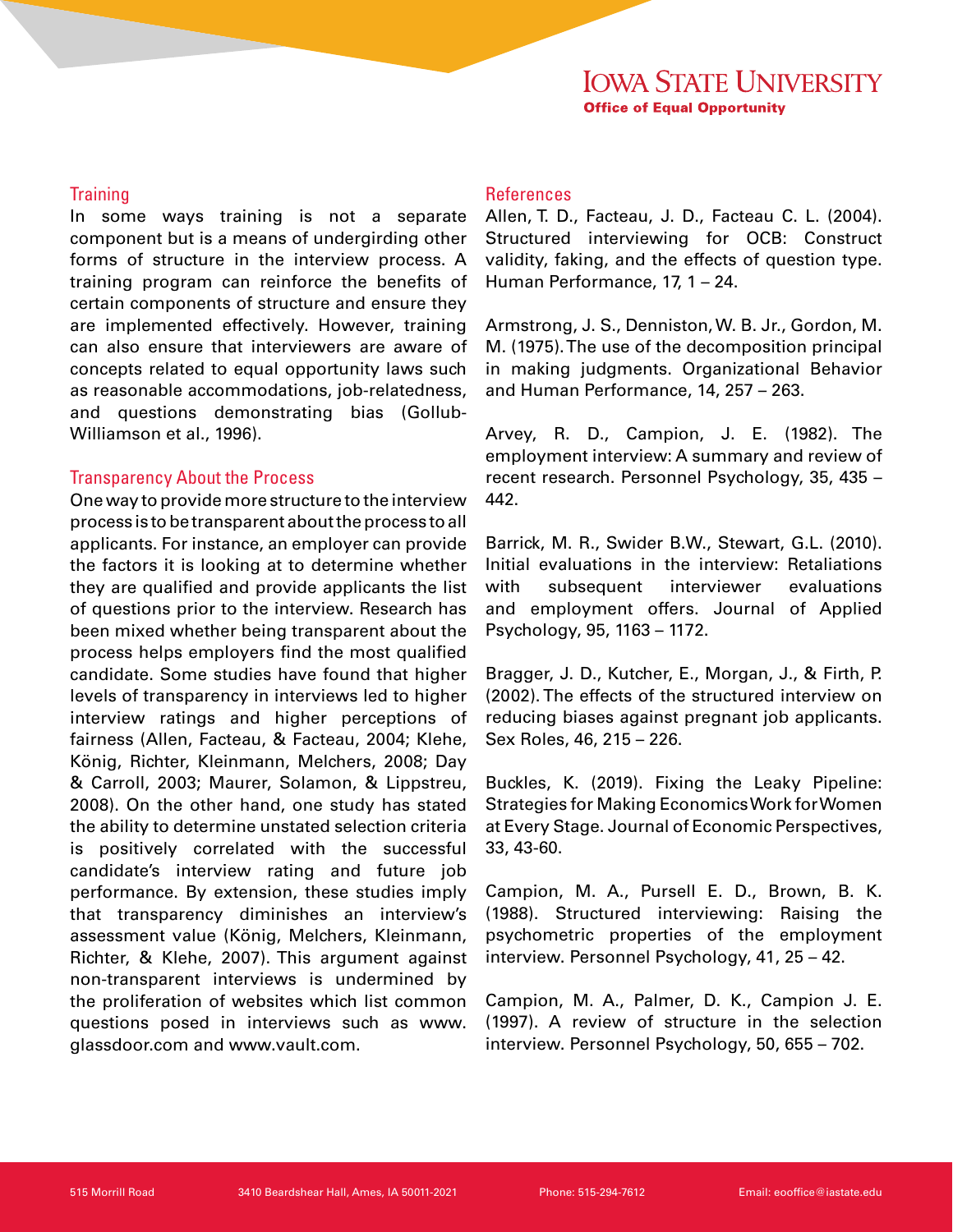Chapman, D. S., Zweig, D. I. (2005). Developing a nomological network for interview structure: Antecedents and consequences of the structured selection interview. Personnel Psychology, 58, 673-702.

Day, A. L., Carroll, S. A. (2003). Situational and patterned behavior description interviews: A comparison of their validity, correlates, and perceived fairness. Human Performance, 16, 25 – 47.

Dipboye, R. L. (1992). Selection interviews: Process perspectives. Cincinnati, OH: South-Western.

Dipboye, R. L., Gaugler, B. B. (1993). Cognitive and behavioral processes in the selection interview. In Schmitt N, Borman WC, Associates (Eds.), Personal selection in organizations (pp. 135 – 170). San Francisco: Jossey-Bass.

Green, P. C., Alter, P., Carr, A. F. (1993). Development of standard anchors for scoring generic past-behaviour questions in structured interviews. International Journal of Selection and Assessment, 1, 203 – 212.

Gollub-Williamson, L. R., Campion, J. E., Malos, S. B., Roehling, M. V., Campion, M. A. (1997). The employment interview on trial: Linking legal defensibility with interview structure. Journal of Applied Psychology, 82, 900 – 912.

Hakel, M. D. (1982). Employment interviewing. In Rowland K. M., Ferris G. R. (Eds.), Personnel management (pp. 129 – 155). Boston: Allyn and Bacon.

Klehe, U., König, C. J., Richter, G. M., Kleinmann, M., Melchers, K.G. (2008). Transparency in structured interviews: Consequences for construct and criterion related validity. Human Performance, 21, 107 – 137.

König, C. J., Melchers, K. G., Kleinmann, M., Richter, G. M., Klehe, U. (2007). Candidates' Ability to Identify Criteria in Nontransparent Selection Procedures: Evidence from an assessment center and a structured interview. International Journal of Selection and Assessment, 15, 283 – 292.

Levashina, J., Hartwell, C. J., Morgeson, F. P., Campion, M. A. (2014). The Structured Employment Interview: Narrative and Quantitative Review of the Research Literature. Personnel Psychology, 67, 241 – 293.

Maurer, T. J., Solamon, J. M., Lippstreu, M. (2008). How does coaching interviewees affect the validity of a structured interview? Journal of Organizational Behavior, 29, 355 – 371.

Peters, H., Lievens, F. (2006). Verbal and Nonverbal Impression Management Tactics in Behavior Description and Situational Interviews. International Journal of Selection and Assessment, 14, 206 – 222.

Pulakos, E.D., Schmitt, N. (1995). Experiencebased and situational interview questions: Studies of validity. Personnel Psychology, 48, 289 – 308.

Roth, P. L., Campion, J. E. (1992). An analysis of the predictive power of the panel interview and pre-employment tests. Journal of Occupational and Organizational Psychology, 65, 51 – 60.

Sanchez, M. E., Morchio, G. (1992). Probing "Don't know" answers: Effects on survey estimates and variable relationships. The Public Opinion Quarterly, 56, 454 – 474.

Schwab, D. P., Heneman, H. G. (1969). Relationship between interview structure and interviewer reliability in an employment situation. Journal of